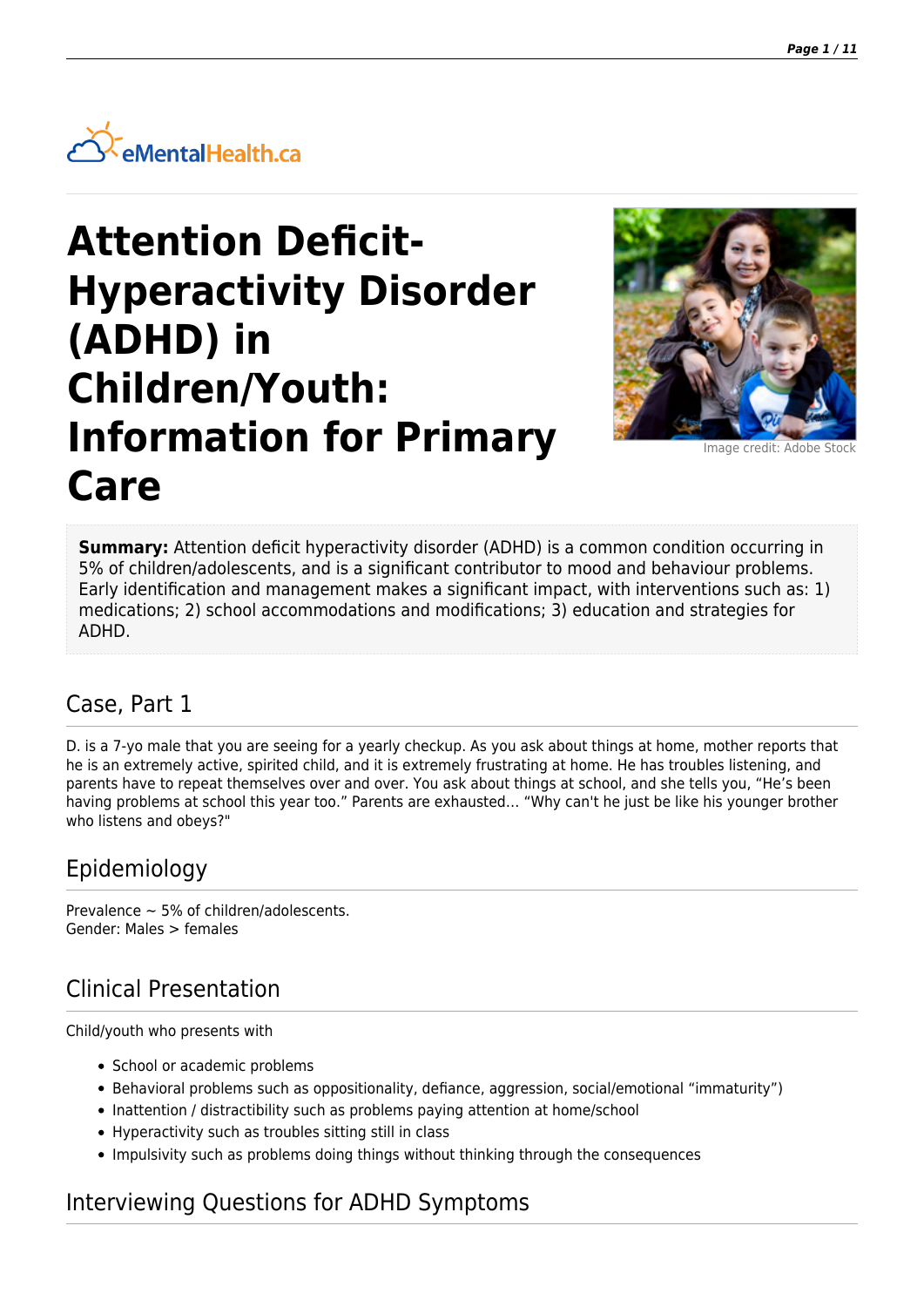Is it a younger child? Direct most question to parents.

Is it an older child or teenager? Direct most questions to the teenager, while maintaining eye contact with parents to see if parents have different opinion.

| Inattention               | For parents<br>• Any problems paying attention?<br>• Do you have to repeat things over and over again?<br>• At school, have teachers been concerned?<br>. Any problems staying focused on boring activities such as schoolwork? (Note: Being able to<br>focus on computers and video games doesn't count because they are so highly stimulating<br>that even a person with ADHD can usually focus on them)<br>. Does your child have any troubles finishing what s/he starts?<br>For child/youth<br>• Do you find it hard to pay attention?<br>. Do you have any problems finishing things that you start? |
|---------------------------|------------------------------------------------------------------------------------------------------------------------------------------------------------------------------------------------------------------------------------------------------------------------------------------------------------------------------------------------------------------------------------------------------------------------------------------------------------------------------------------------------------------------------------------------------------------------------------------------------------|
| Hyperactivity             | Parents<br>. Is your child hyper? Does your child fidget with his/her hands or feet? Have teachers ever<br>complained that your child can't sit still in class?<br>Child/Youth<br>. Do you have troubles sitting still? For example, at home at the dinner table? At your desk in<br>school?                                                                                                                                                                                                                                                                                                               |
| Impulsivity               | For parents<br>. Does your child tend to act before thinking through the consequences?<br>Child/youth<br>. Do you find that sometimes, you just get a thought in your head, and you just act on it<br>before thinking about it?                                                                                                                                                                                                                                                                                                                                                                            |
| High need for stimulation | For parents<br>• Does your child frequently complain of being bored? Does your child have troubles keeping<br>himself occupied or stimulated?<br>For child/youth<br>• Do you get bored easily in class?                                                                                                                                                                                                                                                                                                                                                                                                    |
| Disorganization           | For parents:<br>. Is your child messy or disorganized? Does your child tend to lose things? Does your child<br>lose or forget assignments?<br>For child/youth<br>. Do you have troubles keeping your things at home or school tidy? Do you lose things?<br>• At school, do you lose or forget assignments?                                                                                                                                                                                                                                                                                                 |

### Rating Scales for ADHD

### Diagnosis

Diagnosis is based on DSM-5 criteria with 3 types, depending on the types of symptoms present in last 6-months

| ADHD, Combined                            | Inattention and hyperactivity-impulsivity |
|-------------------------------------------|-------------------------------------------|
| ADHD, Predominantly Inattentive           | Inattention                               |
| ADHD, Predominantly Hyperactive-Impulsive | Hyperactivity-impulsivity were present    |
|                                           |                                           |

## DSM-5 Criteria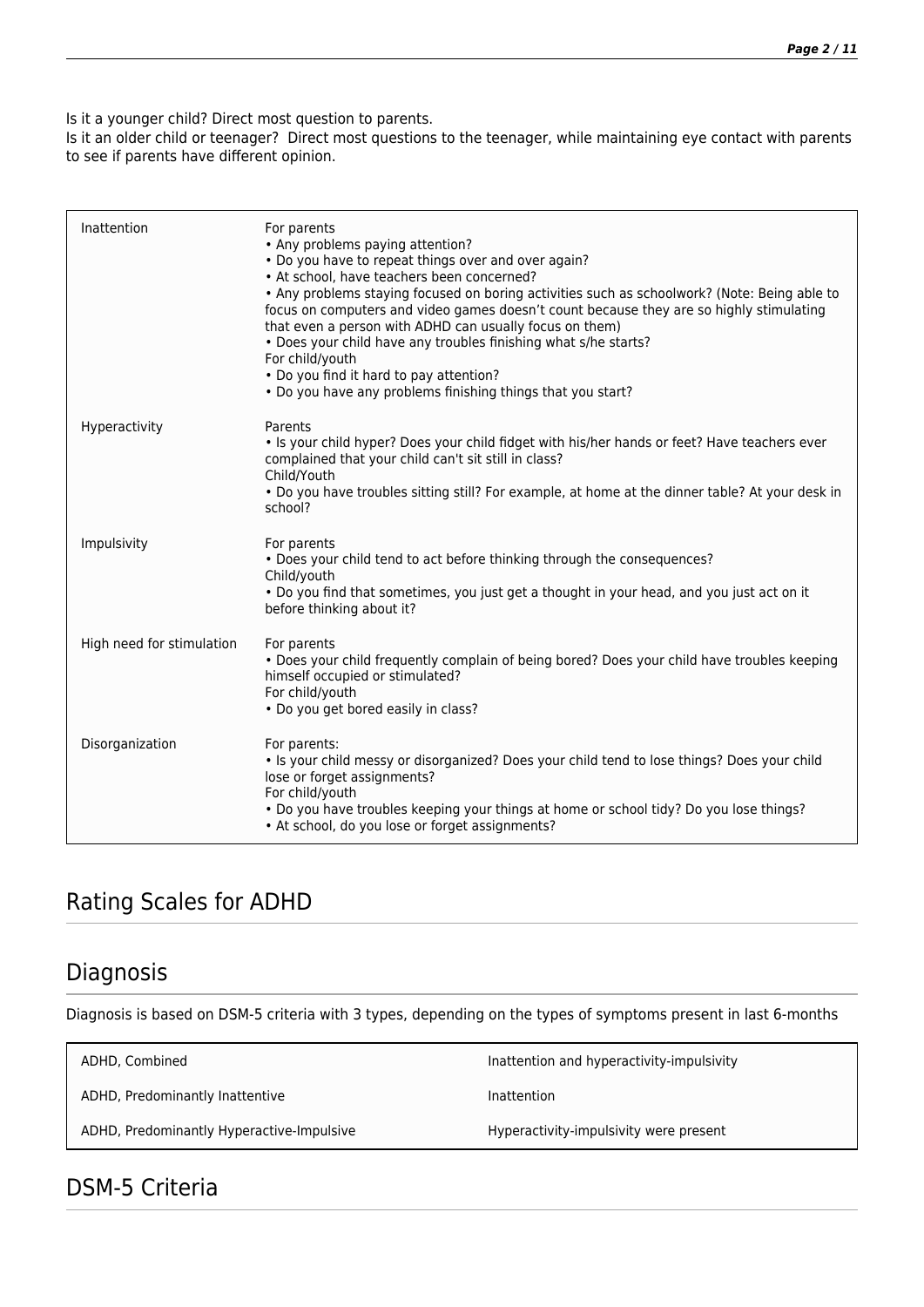A persistent pattern of inattention and/or hyperactivity-impulsivity that interferes with functioning or development:

1. Inattention: Symptoms inappropriate for the developmental level present for at least 6 months, as manifested by:

- ≥ 6 symptoms of inattention for children up to age 16, or  $\geq$  5 or more for aged 17+
- 1. Often fails to give close attention to details or makes careless mistakes in schoolwork, at work, or with other activities.
- 2. Often has trouble holding attention on tasks or play activities.
- 3. Often does not seem to listen when spoken to directly.
- 4. Often does not follow through on instructions and fails to finish schoolwork, chores, or duties in the workplace (e.g., loses focus, side-tracked).
- 5. Often has trouble organizing tasks and activities.
- 6. Often avoids, dislikes, or is reluctant to do tasks that require mental effort over a long period of time (such as schoolwork or homework).
- 7. Often loses things necessary for tasks and activities (e.g. school materials, pencils, books, tools, wallets, keys, paperwork, eyeglasses, mobile telephones).
- 8. Is often easily distracted
- 9. Is often forgetful in daily activities.

2. Hyperactivity and Impulsivity: Symptoms inappropriate for the developmental level present for at least 6 months, as manifested by:

- ≥ SIX symptoms hyperactivity-impulsivity for children up to age 16,
- ≥ FIVE for aged 17+
- 1. Often fidgets with or taps hands or feet, or squirms in seat.
- 2. Often leaves seat in situations when remaining seated is expected.
- 3. Often runs about or climbs in situations where it is not appropriate (adolescents or adults may be limited to feeling restless).
- 4. Often unable to play or take part in leisure activities quietly.
- 5. Is often "on the go" acting as if "driven by a motor".
- 6. Often talks excessively.
- 7. Often blurts out an answer before a question has been completed.
- 8. Often has trouble waiting his/her turn.
- 9. Often interrupts or intrudes on others (e.g., butts into conversations or games)

In addition, the following conditions must be met:

- Symptoms present before age 12 years.
- Symptoms are present in two or more setting, (e.g., at home, school or work; with friends or relatives; in other activities).
- Symptoms interfere with, or reduce the quality of, social, school, or work functioning.
- Symptoms not better explained by another mental disorder (e.g. Mood Disorder, Anxiety Disorder, Dissociative Disorder, or a Personality Disorder), nor present only during psychotic episode.

#### **Three Types of ADHD depending on the types of symptoms present in last 6-months**

| ADHD. Combined                  | Symptoms of both criteria inattention and hyperactivity-impulsivity were<br>present |
|---------------------------------|-------------------------------------------------------------------------------------|
| ADHD, Predominantly Inattentive | Sufficient symptoms of inattention were present                                     |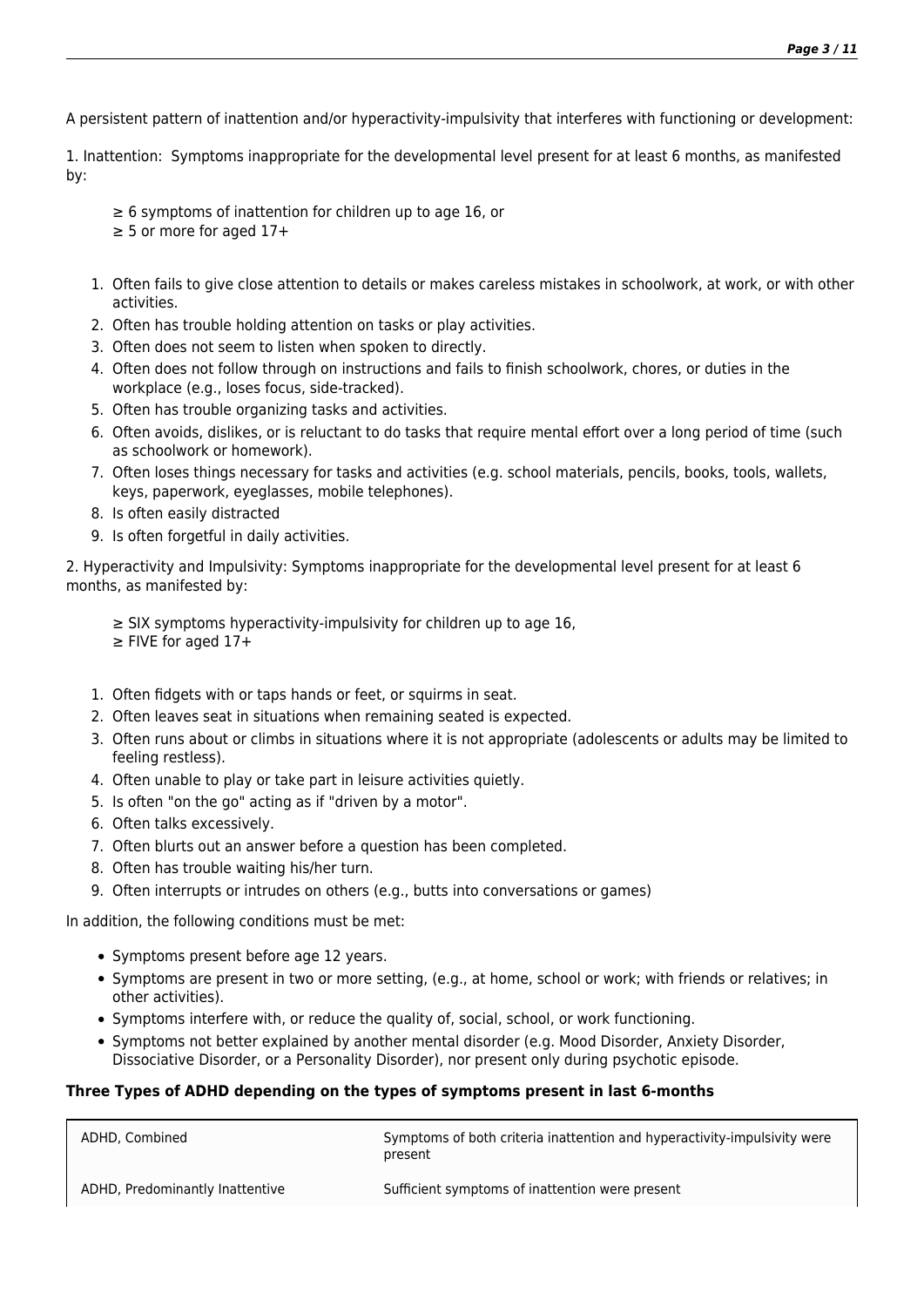ADHD, Predominantly Hyperactive-Impulsive Sufficient symptoms of hyperactivity-impulsivity were present

Because symptoms can change over time, the presentation may change over time as well.

### DDx and Comorbid Conditions

Many conditions can cause symptoms such as inattention, thus mimicking ADHD.

Addressing the underlying condition may result in elimination of ADHD symptoms, e.g. treating iron deficiency anemia may improve inattention.

Many conditions may be comorbid in addition to underlying ADHD

Addressing any comorbid condition is important, such as anxiety disorder. Anxiety can worsen attention, and treating anxiety (e.g. psychotherapy or SSRI) can thus improve attention.

| <b>Conditions</b>                                                            | <b>History / Screening questions</b>                                                                                                                                                                                                                  | <b>Investigations / Management</b>                                                                       |
|------------------------------------------------------------------------------|-------------------------------------------------------------------------------------------------------------------------------------------------------------------------------------------------------------------------------------------------------|----------------------------------------------------------------------------------------------------------|
| Anxiety and depression                                                       | Any problems feeling anxious?<br>Any problems with depression?<br>Before the anxiety/depression, were there<br>significant problems paying attention?<br>Or did the significant problems with attention<br>mainly start since the anxiety/depression? | If significant issues with<br>anxiety/depression, consider<br>referral to mental health<br>professional. |
| Developmental conditions                                                     |                                                                                                                                                                                                                                                       |                                                                                                          |
| * Learning / language disorders                                              | Does the school-aged child have much lower<br>grades in a specific subject, compared to<br>others?<br>E.g. Passing most subjects, but is failing math<br>(i.e. math disorder)                                                                         | Psychoeducational assessment for<br>school-aged children                                                 |
| * Intellectual disability                                                    | Young child: Problems in various<br>developmental domains such as<br>speech/language?<br>Older child: Is the patient behind that of<br>peers in all areas?                                                                                            | Developmental paediatrics consult<br>Psychoeducational assessment for<br>school-aged children            |
| * Developmental coordination<br>disorder                                     | Fine motor problems? E.g. tying shoelaces,<br>doing buttons/zippers, printing/writing?<br>Gross motor problems? E.g. clumsy in<br>general, troubles with learning to ride bike,<br>throw a ball, do sports                                            | Occupational therapy (OT) or<br>physiotherapy (PT) consult                                               |
| * Genetic conditions (e.g. Fragile<br>X, fetal alcohol spectrum<br>disorder) | Any dysmorphic facies?<br>Any signs of intellectual disability?                                                                                                                                                                                       | Genetics consult                                                                                         |
| Neurological conditions                                                      |                                                                                                                                                                                                                                                       |                                                                                                          |
| * Tics or Tourette's syndrome                                                | Any involuntarily motor movements?                                                                                                                                                                                                                    | Neurology consult                                                                                        |
| * Seizure Disorder, such as<br>absence seizures                              | Any periods of unresponsiveness?                                                                                                                                                                                                                      | Neurology consult                                                                                        |
| Sleep disorder                                                               |                                                                                                                                                                                                                                                       |                                                                                                          |
| * Restless legs                                                              | Any problems sleeping due restless legs?<br>Are sensations worse at night?<br>Are sensations relieved by movement?                                                                                                                                    | Neurology consult                                                                                        |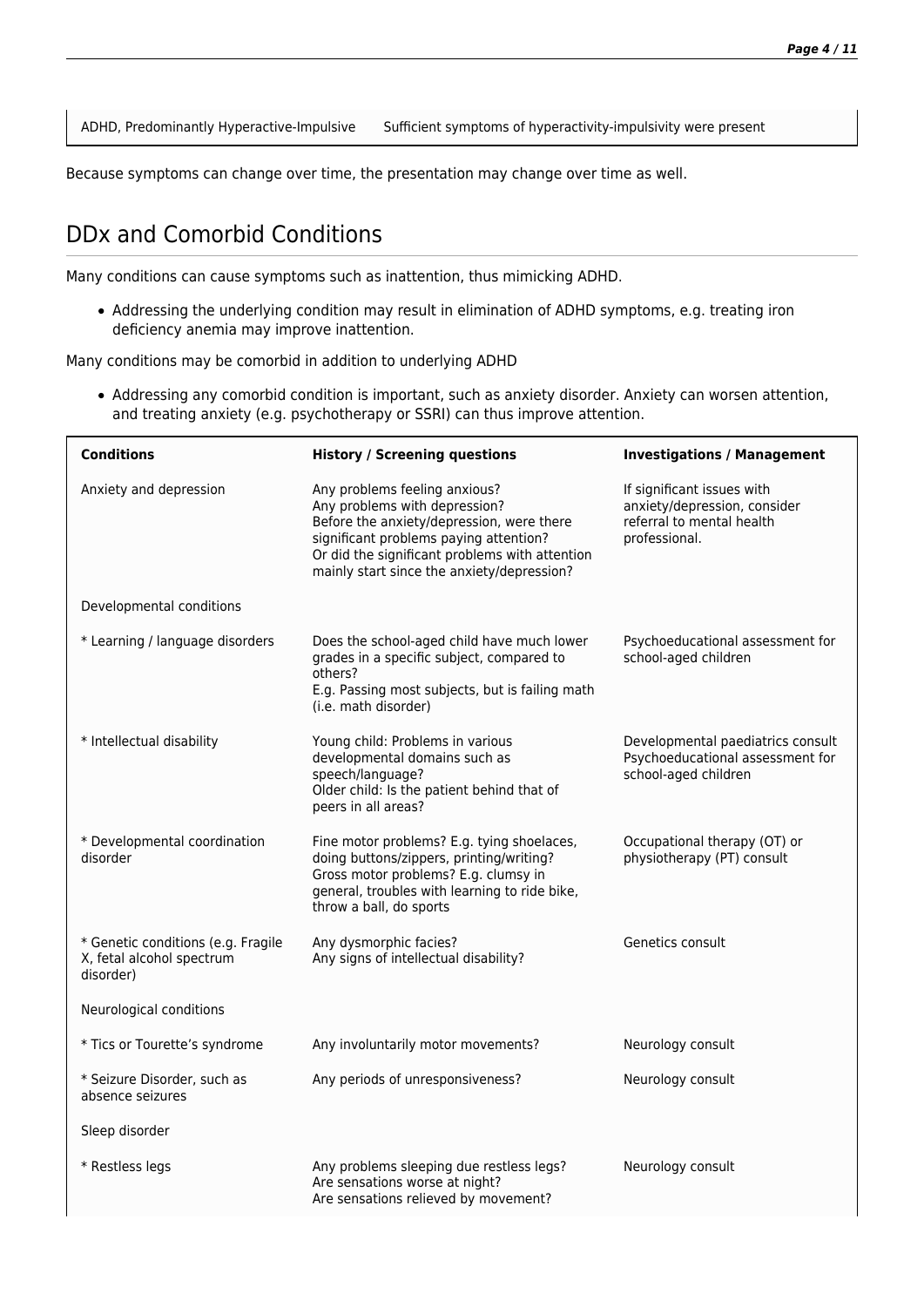| * Periodic limb movement<br>disorder       | Do spouses or others notice that the patient<br>moves during the night?<br>Problems staying asleep?<br>Problems with excessive daytime sleepiness?                                                 | Neurology consult                                                                                                    |
|--------------------------------------------|----------------------------------------------------------------------------------------------------------------------------------------------------------------------------------------------------|----------------------------------------------------------------------------------------------------------------------|
| Metabolic/Endocrine                        |                                                                                                                                                                                                    |                                                                                                                      |
| * Thyroid problems                         | Any problems with fatigue, weight changes,<br>problems tolerating heat or cold?                                                                                                                    | Thyroid indices                                                                                                      |
| * Anemia such as iron deficiency<br>anemia | Any problems with low energy?                                                                                                                                                                      | CBC to rule out anemia<br>B12 / folate<br><b>Iron</b>                                                                |
| * Toxins (e.g. lead)                       | Does the patient live in an old home? Anyone<br>in the family involved in occupations with<br>lead exposure?                                                                                       | Serum lead (or other heavy<br>metals) if concerns about lead or<br>other heavy metal toxicity                        |
| Sensory issues                             |                                                                                                                                                                                                    |                                                                                                                      |
| * Visual                                   | Any visual issues? E.g. troubles reading                                                                                                                                                           | Optometry / Opthalmology consult                                                                                     |
| * Visual stress                            | Any signs of visual stress, such as problems<br>reading due to eye strain? Words moving on<br>the page? Preference for dim lighting?                                                               | Optometry consult for visual<br>stress, scotopic sensitivity (aka<br>Irlen syndrome)                                 |
| * Convergence insufficiency<br>disorder    | Diplopia makes it hard to see and read, which<br>can make patient appear distractible /<br>inattentive                                                                                             | Optometry / Opthalmology consult                                                                                     |
| * Auditory                                 | Auditory processing issues, such as troubles<br>understanding other people when it is noisy<br>in the background, or if a lot of people?<br>Getting overwhelmed when there is<br>background noise? | Audiology consult for auditory<br>processing issues                                                                  |
| * Sensory processing issues                | Are there troubles with processing sensory<br>input, such as hypersensitivity to sound,<br>touch or visual input?                                                                                  | Occupational therapy (OT) consult<br>to help with sensory regulation<br>and/or rule out sensory processing<br>issues |

# Physical Exam (Px)

The physical exam in ADHD should be normal.

| Baseline Vitals (BP, HR,<br>RR) | In the event medications are started, baseline measures are important                                                                                                                                                                                                                                                                                                         |
|---------------------------------|-------------------------------------------------------------------------------------------------------------------------------------------------------------------------------------------------------------------------------------------------------------------------------------------------------------------------------------------------------------------------------|
| Baseline height and<br>weight   |                                                                                                                                                                                                                                                                                                                                                                               |
| General observations            | Any hyperactivity - impulsivity? There may be walking around the room; pacing; climbing /<br>jumping. Other patients may be able to sit still, but need to fidget with hands / legs,<br>chewing on things.<br>Any dysmorphic features that might suggest fetal alcohol, or genetic syndromes? (which<br>may lead to ADHD symptoms)<br>Excessively pale? Might suggest anemia? |
| <b>Skin</b>                     | Dry skin, eczema, brittle nails, may indicate possible omega 3 fatty deficiency, which may<br>lead to ADHD symptoms                                                                                                                                                                                                                                                           |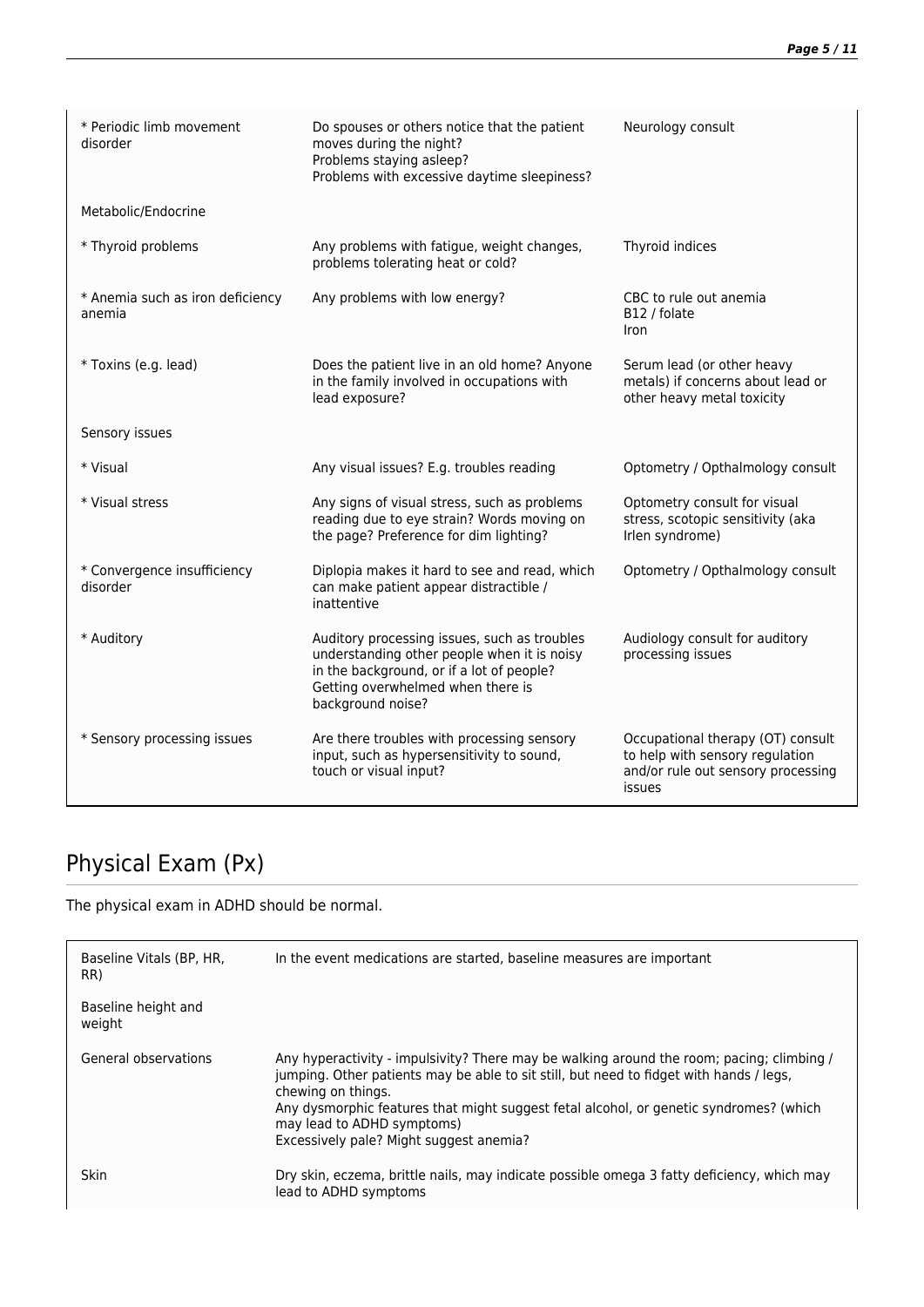| Thyroid             | Any signs of hyper or hypothyroid? (which may imitate symptoms of ADHD)                                                                                       |
|---------------------|---------------------------------------------------------------------------------------------------------------------------------------------------------------|
| Cardiovascular exam | Do a cardiovascular exam to establish baseline and to exclude cardiovascular conditions<br>that might contraindicate potential stimulant medication treatment |
| Neurological exam   | ADHD is due to functional changes (rather than structural) and thus the neurologic exam<br>should not should any signs of structural issues                   |

### Investigations

There are no investigations that are diagnostic for ADHD, however investigations may play a role in helping rule out contributory or comorbid conditions. General laboratory screening may include

- CBC to rule out anemia
- Lytes
- Bun/Cr
- Ferritin to rule out iron deficiency
- Thyroid indices to rule out thyroid problems
- Liver enzymes
- If suspected
	- o Serum lead if lead poisoning suspected
- Other tests
	- Psychoeducational Testing for all children/youth with ADHD (recommended by CADDRA)
	- Audiology assessment to rule out hearing problems
	- o Optometry assessment to rule out visual problems

### Management

For preschool-aged children aged 4-5 years

- 1st line
	- Evidence-based parent and/or teacher-administered behavior (i.e. non medication) strategies
	- o Examples include parent education, parent management training such as Triple P, Incredible Years
- 2nd line
	- o Should those be ineffective, consider methylphenidate

For children/youth (age 6-18)

- 1st line
	- $\circ$  ADHD medication alone are more effective than behavior treatment alone (MTA Study)
	- $\circ$  Many parents prefer to start with non-medication interventions prior to initiating medication, thus:
	- Consider offering non-medication intervention first (e.g. school accommodations)
	- Ask parents if they would agree to re-consider medications at a later visit if ADHD symptoms persist

#### For all ages

- [Education about ADHD](http://primarycare.ementalhealth.ca/index.php?m=fpArticle&ID=18343#parentingskillstrainingforparentingthechildwithadhd)
- Recommend self-help and advocacy organizations such as
	- ADHD Advocacy and Support Groups such as
	- o Centre for ADHD Awareness, Canada (CADDAC) [www.caddac.ca](http://www.caddac.ca)
- Local, Provincial or National Learning Disability Organizations such as
	- o Learning Disabilities Association of Canada [www.ldac-acta.ca](http://www.ldac-acta.ca)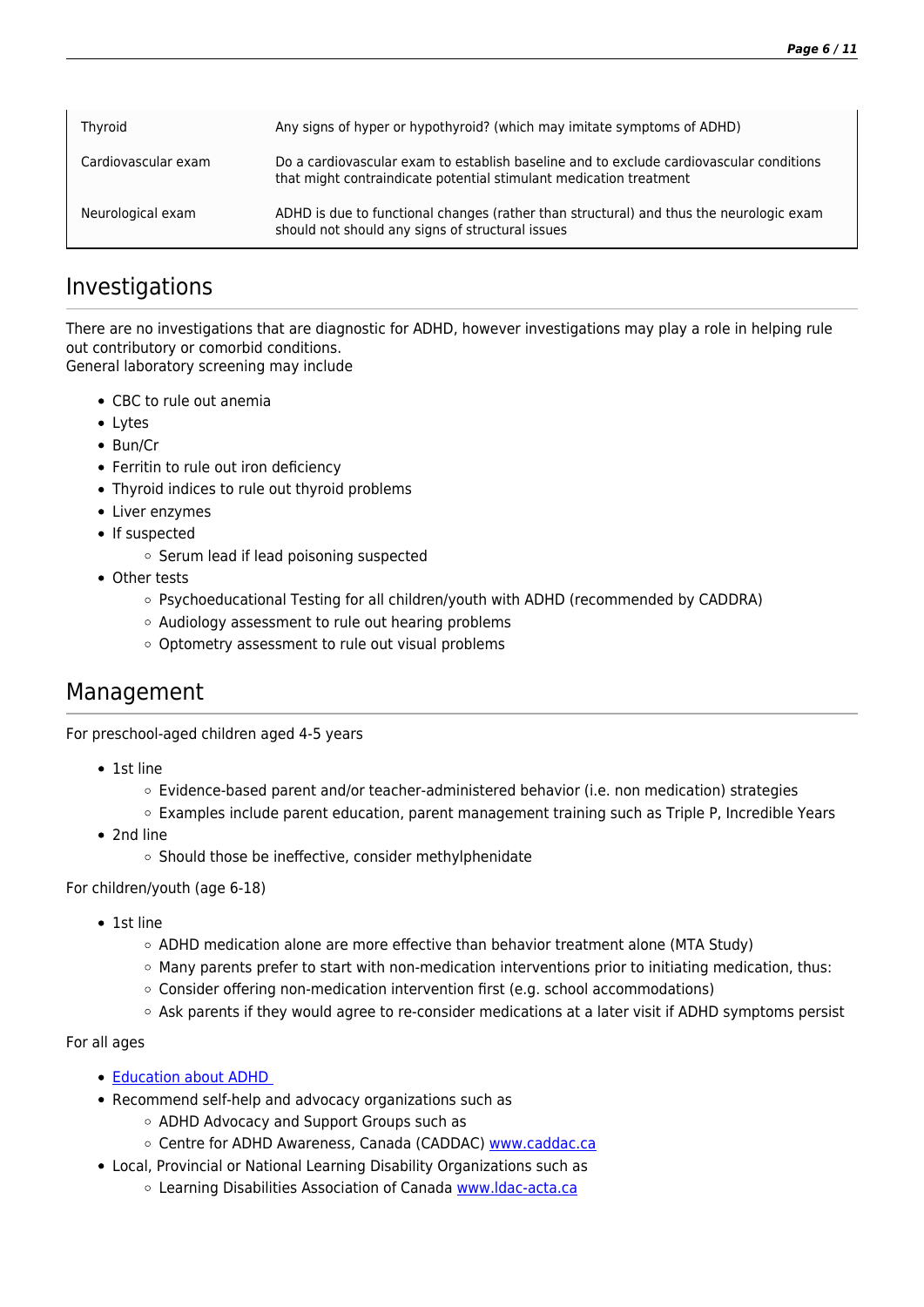### Medication Treatment

#### **CADDRA Guidelines**

| <b>Name</b>                              | <b>Availability</b>                      | <b>Starting dose</b>                                                      | <b>Titration</b><br>schedule per<br>week<br>(CADDRA)                                       | <b>Maximum</b><br>dose/daily<br>(CADDRA)               |
|------------------------------------------|------------------------------------------|---------------------------------------------------------------------------|--------------------------------------------------------------------------------------------|--------------------------------------------------------|
| <b>First Line Long Acting</b>            |                                          |                                                                           |                                                                                            |                                                        |
| Amphetamine mixed salts<br>(Adderall XR) | 5, 10, 15, 20, 25,<br>30 mg cap          | Children/adults:<br>5-10 mg q morning                                     | 5 mg /week                                                                                 | Child: 30 mg<br>Adults 30 mg                           |
| Lisdexamfetamine<br>(Vyvanse)            | 20, 30, 40, 50, 60<br>mg cap             | 20-30 mg mornings                                                         | 10 mg / week                                                                               | Child: 60 mg<br>Youth/Adults: 70<br>mg                 |
| Methylphenidate<br>(Biphentin)           | 10, 15, 20, 30, 40,<br>50, 60, 80 mg cap | 10-20 mg mornings                                                         | 10 mg /week                                                                                | Child: 60 mg<br>Youth/Adults 80<br>mg daily            |
| Methylphenidate OROS<br>(Concerta)       | 18, 27, 36, 54 mg<br>tab                 | 18 mg mornings                                                            | 9-18 mg/week                                                                               | Child: 72 mg<br>Youth: 90 mg<br>Adults 80 mg           |
| <b>Second-Line /Adjunctive</b>           |                                          |                                                                           |                                                                                            |                                                        |
| Strattera (Atomoxetine)                  | 10, 18, 25, 40, 60,<br>80, 100 mg cap    | Child: 0.5 mg/kg/ day<br>x at least 3-days<br>Adult: Start 40 mg<br>daily | Child: Usual<br>target dosage is<br>1.2 mg/kg/day<br>Adult: Usual<br>target 80 mg<br>daily | Child: Max 1.4<br>mg/kg/day<br>Youth/Adults: 100<br>mg |
| Guanfacine (Intuniv XR)                  | 1, 2, 3, 4 mg tab                        | 1 <sub>mq</sub>                                                           | 1 mg every 7-14<br>days                                                                    | Child: 4 mg<br>Youth/Adults 7 mg                       |

#### **Second Line Agents**

| <b>Name</b>                               | Availability           | <b>Starting dose</b>             | <b>Titration</b><br>schedule per<br>week (CADDRA) | <b>Maximum</b><br>dose/daily<br>(CADDRA)  |
|-------------------------------------------|------------------------|----------------------------------|---------------------------------------------------|-------------------------------------------|
| Intermediate Acting<br><b>Stimulants</b>  |                        |                                  |                                                   |                                           |
| Ritalin SR (Methylphenidate)              | 20 mg tab              | 20 mg morning                    | 20 mg / week                                      | 100 mg daily                              |
| Dexedrine spansules                       | $10,15$ mg<br>spansule | 10 mg daily                      | 10 mg daily                                       | Child/Youth: 20-30<br>mg<br>Adults: 50 mg |
| Methylphenidate short acting<br>(Ritalin) | $10-20$ mg             | 5 mg bid-tid<br>Adult: up to gid | 5-10 mg weekly                                    | Child/Youth 60 mg<br>Adults: 100 mg       |
| Dexedrine                                 | 5 <sub>mg</sub>        | $2.5 - 5$ mg bid                 | 5 mg weekly                                       | Child: 40 mg daily<br>Adult: 50 mg daily  |

#### Third Line Agents

Alpha-2 Adrenergic Antagonists (Clonidine [Catapres], Guanfacine [Intuniv])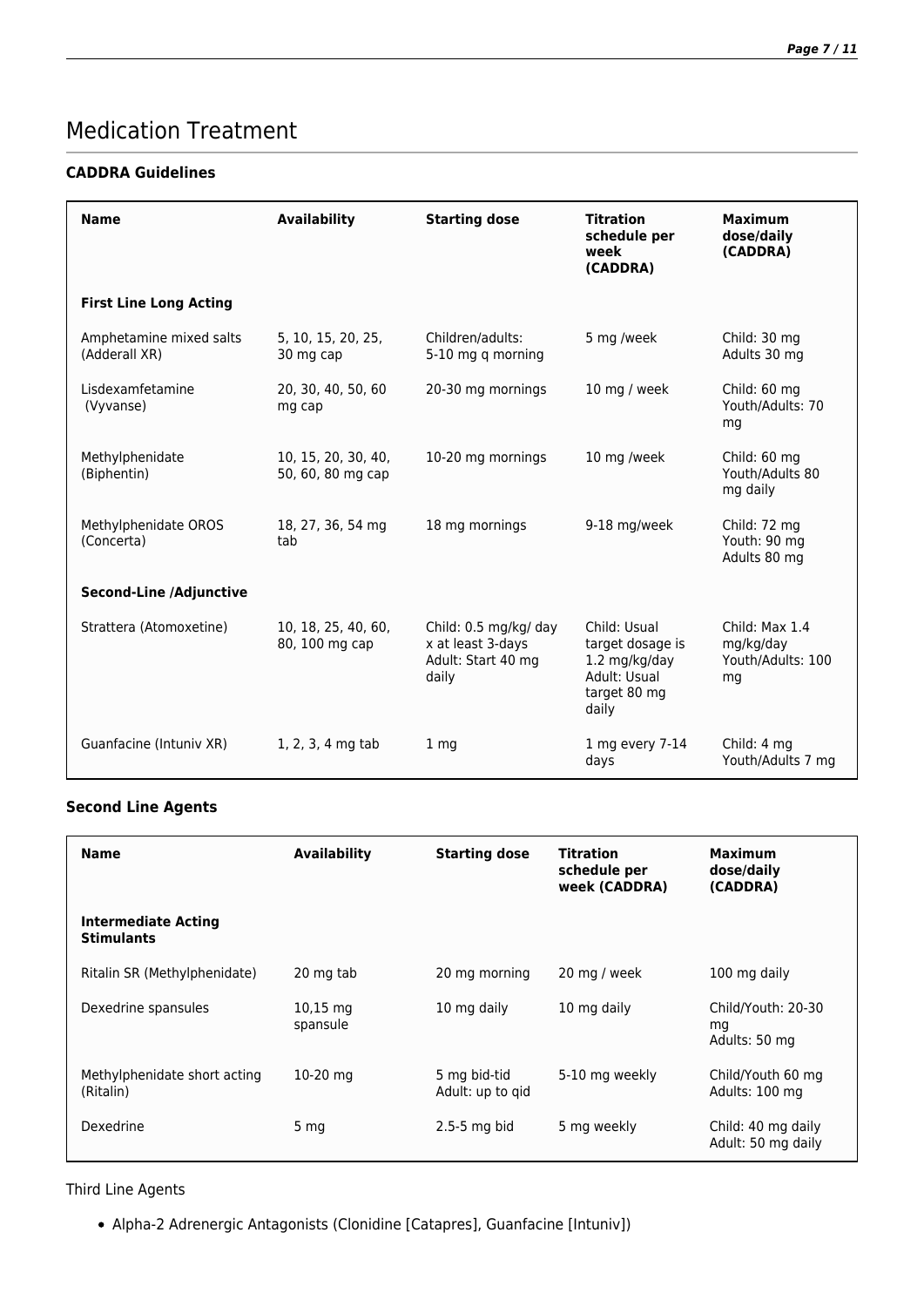- $\circ$  Better for aggression, impulsivity, hyperactivity
- Less effective for inattention, poor concentration
- Prescribed as adjuncts with stimulants for aggression, tics, co-morbid ODD
- $\circ$  May be given at night-time to address aggressiveness in the evening (as it can be sedating rather than interfere with sleep as stimulants would).
- Antidepressants (Desipramine, Nortriptyline, Imipramine, Bupropion, Venlafaxine)
	- Considered as 3rd line agents or adjunctive treatment especially when co-‐morbid mood/anxiety, substance use disorders
	- Less well studied; not thought to be as effective for core symptoms

### Common Side Effects and Management Strategies

| • Insomnia              | • Consider switching to Atomoxetine since less insomnia<br>• Avoid giving stimulants in the evening<br>• Sleep Hygiene<br>• Melatonin 3-6mg given 1-2 hrs before bed                                                                                                                                                                                                                                                 |
|-------------------------|----------------------------------------------------------------------------------------------------------------------------------------------------------------------------------------------------------------------------------------------------------------------------------------------------------------------------------------------------------------------------------------------------------------------|
| • Rebound Hyperactivity | . Use long acting stimulant or more frequent dosing of short acting agent;<br>• Switch to non-stimulant                                                                                                                                                                                                                                                                                                              |
| • Appetite Suppression  | • Take medication after breakfast<br>• Switch to higher calorie foods and drinks, e.g. homogenized milk, Boost <sup>m</sup> , high fat yoghurt,<br>etc.<br>. Instead of insisting on rigid meal and snack times, allow child to eat when hungry and graze<br>throughout the day on nutritious snacks<br>. If significant weight loss (e.g. over 10% body weight), switch to alternate stimulant or non-<br>stimulant |
| • Growth Suppression    | • Monitor height / weight<br>. It is felt that ADHD medications may possibly lead to a very minor suppression of growth,<br>i.e. potentially a 1" deficit overall<br>. Practice of drug holidays has largely fallen out of favour, on the basis that most patients<br>benefit not just during the school year, but during the whole year                                                                             |
| $\cdot$ Tics            | . Hold stimulant until tics disappear, and then restart stimulant to see if tics return<br>• If tics return, consider<br>• Add tic medication such as atypical antipsychotics (eg. Risperidone) or clonidine.<br>• Consider switch to atomoxetine or imipramine                                                                                                                                                      |
| • Headaches             | • Usually dissipate once on a stable dose for a few weeks<br>. May treat with mild analgesics such as acetaminophen, ibuprufen                                                                                                                                                                                                                                                                                       |

### Psychoeducation and Psychosocial Interventions

- Educate key individuals (e.g. child, family, educators) about ADHD
	- Teach child about ADHD
	- Family / Home
	- Teaching parents and family members about ADHD, so that they may understand how to best approach a person with ADHD
	- $\circ$  Parenting approaches need to provide appropriate nurturing and affection, but also appropriate structure and consistency
	- Visual supports/strategies particularly helpful
- Educators / School
	- $\circ$  Students with ADHD may benefit for accommodations / modifications for ADHD
	- Write a letter to the school mentioning the diagnosis so that the school can initiate accommodations/modifications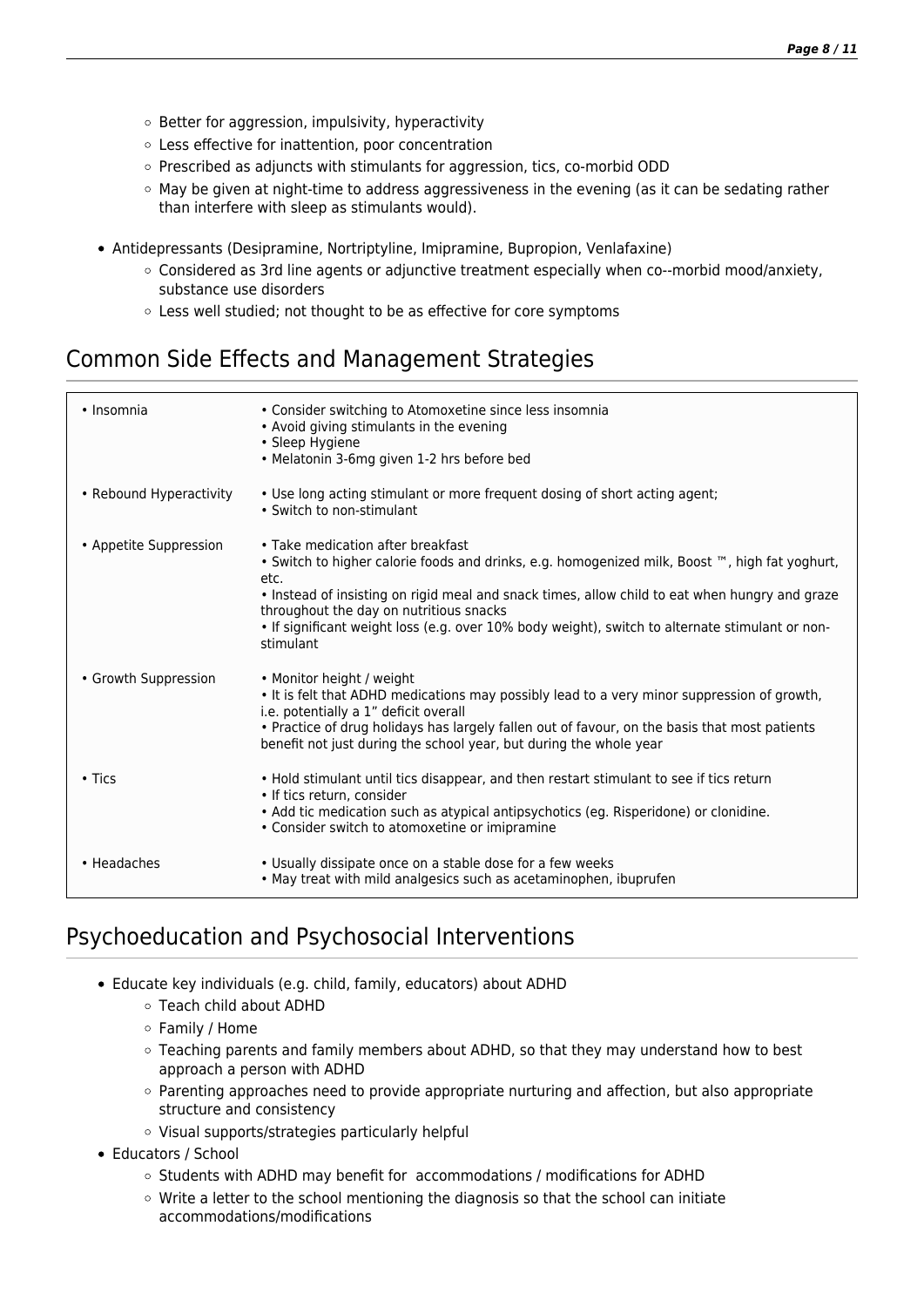#### [Example of an ADHD letter](http://www.ementalhealth.ca/16175)

### Parenting Skills Training for Parenting the Child with ADHD

Evidence-based parenting approaches generally include features such as:

- Explain to parents that parenting a child with ADHD requires an approach that takes into account the child's ADHD
- Spending regular positive 1:1 time with your child with ADHD, which may mean more physically active activities
- Using praise to encourage positive behaviours, with an emphasis on ensuring that there is more praise than criticism
- When talking to your child with ADHD, keep things brief and to the point
	- When making requests to a child with ADHD
	- $\circ$  One or two simple, clear instructions should be given at a time (as opposed to simply telling multiple instructions to your child).
	- $\circ$  The child should repeat the instructions back to ensure comprehension.
	- Consider using visual reinforcement, e.g. writing down your request
- Structured home environment
	- $\circ$  Consistent daily routines (e.g. the same wakeup, mealtime and bedtime routines)
	- $\circ$  Provide consistent schedules and routines with forewarning of any upcoming changes.
	- Clear expectations
	- Consistent responding
	- Positive attention for appropriate behaviors
- Family rules
	- $\circ$  Clear, concise rules should be provided for the behavior of all family members, with consistent followthrough of appropriate consequences and rewards.
- Discipline
	- Decrease inappropriate behavior by allowing:
		- natural consequences to the child's actions,
		- **Democration** logical consequences linked to the offending behavior
	- When giving consequences, do so in a calm, business like manner, without showing anger.
	- Ensure appropriate consequences for maladaptive behaviors; with ADHD, short-term, immediate consequences are better than long-term consequences
	- $\circ$  E.g. If the ADHD child has positive behaviours, acknowledge or reward them as soon as possible, as opposed to waiting too long
	- $\circ$  Showing anger may stop behaviours in the short run, but it damages the parent-child relationship in the long-run
	- In the long run, having a strong parent-child relationship is the best motivator for positive behaviour.
- Sleep
	- $\circ$  Create consistent sleep habits and a restful sleep environment.
	- Distraction-free zones
	- $\circ$  Have a special quiet spot with few distracting influences for doing homework or working on projects.
- Collaborative problem-solving
	- When possible, rather than simply telling the child what to do, give the child some choices within set limits so that the child has a sense of some control
		- E.g. Parent: "Everyone has to contribute by helping out at dinner. What would you like to help out with?"
		- E.g. Parent: "When you have done your homework, then we can do something fun together. For example, we can go to the park together, go swimming, or do something else... What do you want to do after your homework is done?"
	- Externalize the problem
		- Make sure the child knows his or her behavior is the issue or problem, not the child himself or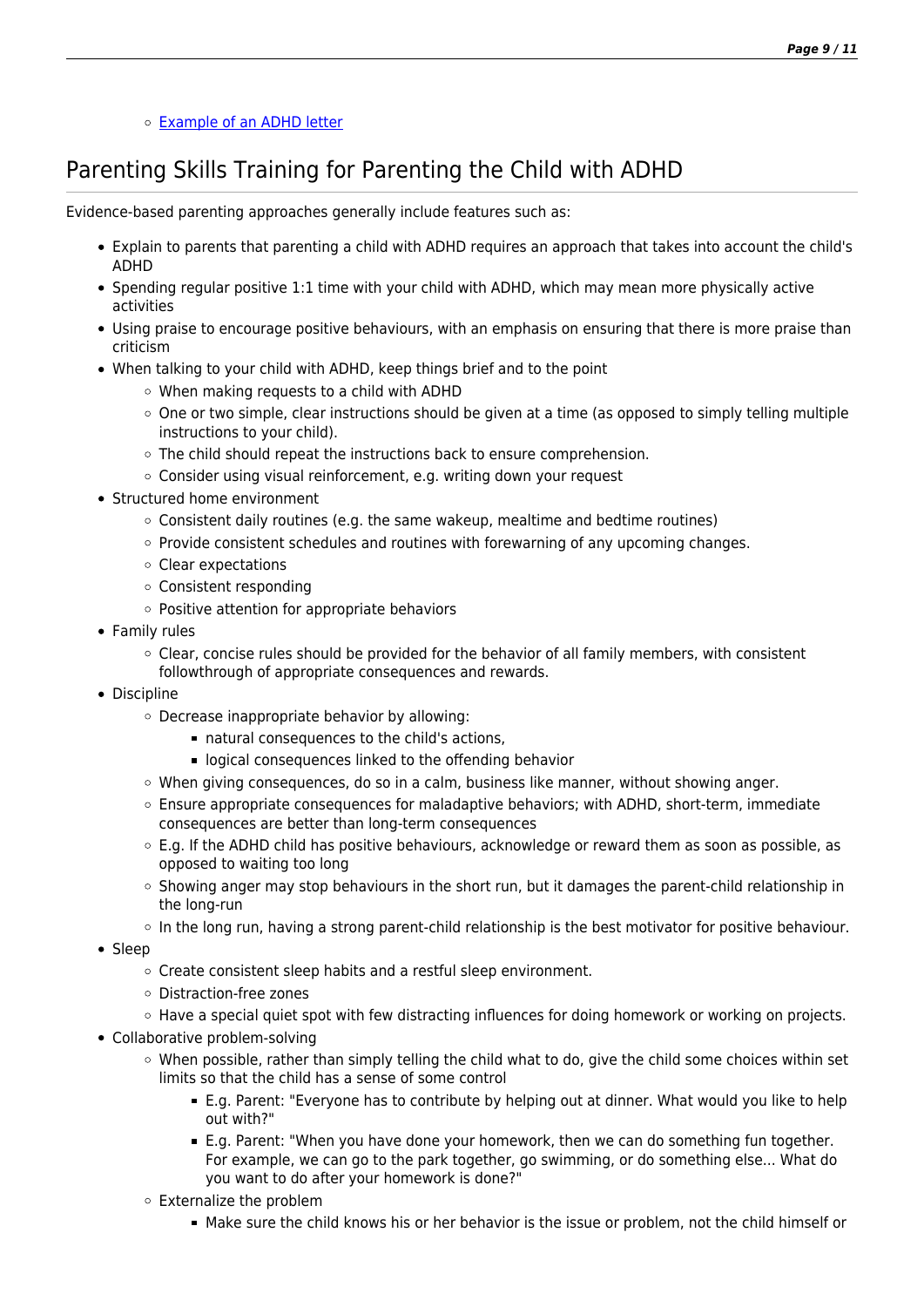herself.

- Parent: "I love you, and it hurts me to see this behavour."
- For negative behaviours
	- Utilize differential social attention to decrease ADHD behaviors that are not aggressive or dangerous to self, others or property. You can do this by ignoring behaviors like interrupting others, wherein you provide no attention (e.g., eye contact, verbal, smiling at them, etc.) to the problem behavior (e.g., "Thanks for being quiet while I finished talking to my friend"). This strategy is often taught in parent training programs.
- Incorporate prevention strategies such as visuals (e.g., timers, posted hour rules, etc.) to promote on-task and adaptive behaviors.
- Be a role model for your children
	- $\circ$  Remember that your children absorb whatever they observe in others, such as their parents
	- $\circ$  Ensure that you are similarly showing appropriate coping methods in front of children so they can learn positive methods to channel their frustrations
	- For example
		- Talk about your feelings, e.g. "I feel... "
- Ensure that you have social support
	- $\circ$  Keep up your connections with close family members and friends for support

### When and Where to Refer

Consider referral to

- Behavioural pediatrician for:
	- $\circ$  ADHD with comorbid conditions that require additional treatment such as mental health issues
	- $\circ$  When first-line treatment options (i.e. first line medications) have been unsuccessful.
- Neurology for query neurologic conditions (e.g. tics)
- Cardiology if there are possible cardiac issues that might be contraindications for ADHD medication.
- Psychology to help with Psychoeducational Assessment and/or strategies for learning issues
- OT /PT if sensory issues or developmental coordination disorder
	- o Speech language pathology (SLP) if significant social skills issues

### Case, Part 2

You give them a standardized questionnaire to fill out, and it shows significant levels of inattention and hyperactivity-impulsivity. You review the clinical symptoms of ADHD with them, and confirm that he does have clinically significant levels of inattention and impulsivity-hyperactivity at school and home.

You write a letter to the school stating your concerns about ADHD, so that the school can initiate appropriate accommodations/modifications. You ask them to come back in a month or two in order to review whether or not medications might be required…

### References

Diagnosis and Management of ADHD, Ninth Edition, March 2012, Institute for Clinical Systems Improvement ([www.icsi.org\)](http://www.icsi.org))

Canadian ADHD Resource Alliance (CADDRA): Canadian ADHD Practice Guidelines, Fourth Edition, Toronto ON; CADDRA, 2018.

Retrieved Jan 22, 2022 from [https://www.caddra.ca/wp-conte...](https://www.caddra.ca/wp-content/home/ementalhealth/ementalhealth.ca/frontend/uploads/CADDRA-Guidelines-4th-Edition_-Feb2018.pdf)

Polanczyk G, de Lima MS, Horta BL, Biederman J, Rohde LA. The worldwide prevalence of ADHD: a systematic review and metaregression analysis. American Journal of Psychiatry 2007;164(6):942-948.